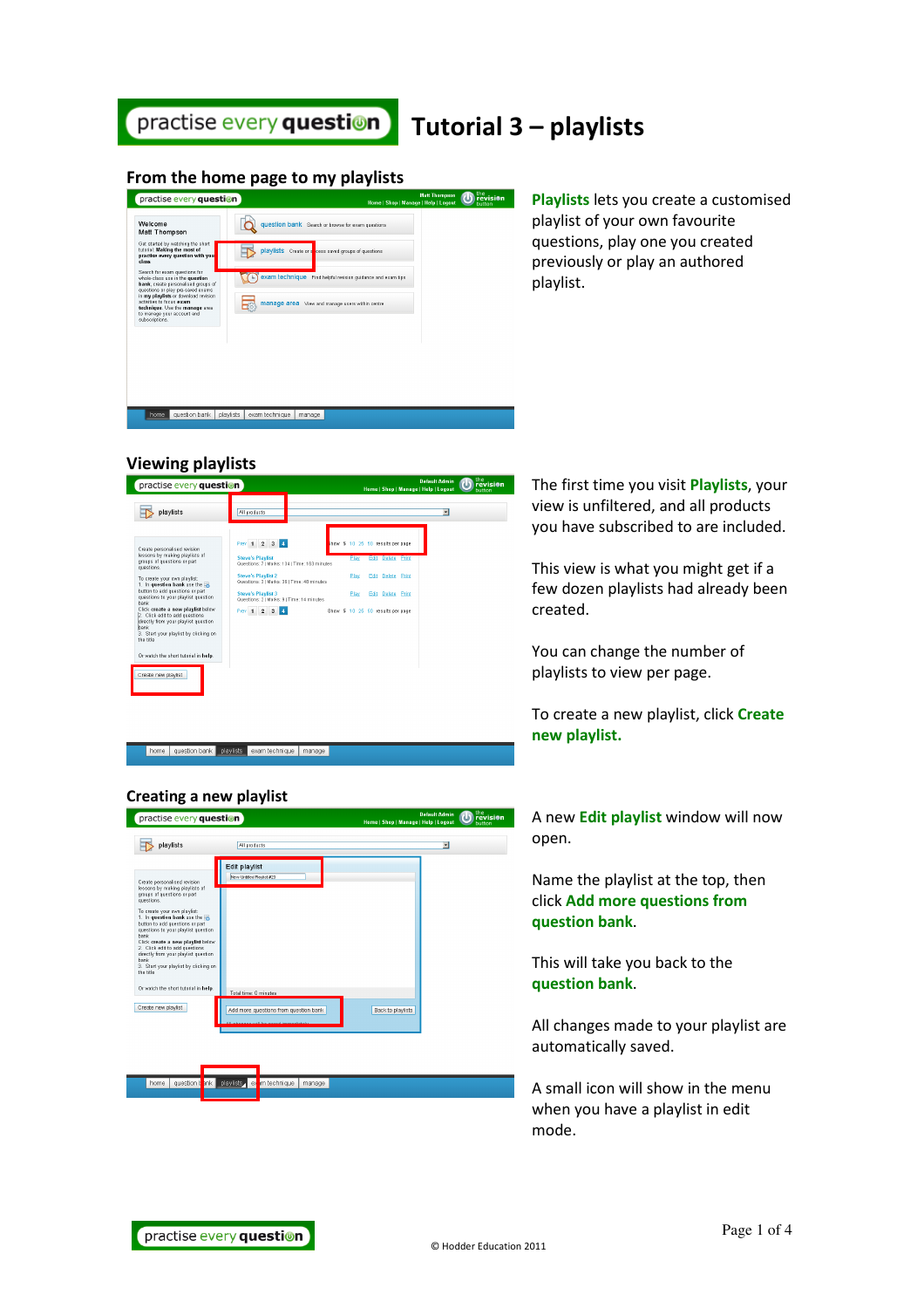#### Adding questions from the Question Bank

| practise every question                                                                            | the<br><b>Default Admin</b><br><b>revision</b><br>Home   Shop   Manage   Help   Logout<br>hutton                                          |
|----------------------------------------------------------------------------------------------------|-------------------------------------------------------------------------------------------------------------------------------------------|
| question bank                                                                                      | enter key word search<br>Search                                                                                                           |
| Refine search<br>Clear all                                                                         | Available questions                                                                                                                       |
| ▼ Product<br>Clear                                                                                 | 5 Next<br>$\overline{2}$<br>$\ddot{\mathbf{3}}$<br>Show 5 10 25 50 results per page                                                       |
| □ Practise Every Question in<br>AQA (B) GCSE Modern World<br>History<br>Practise Every Question in | "Search and destroy" was the best way to tackle querrilla []<br>₹<br>Modern World History   GCSE   AQA (B)   ID: 928   Part question      |
| AGA A2 Business Studies<br>F Practise Every Question in                                            | 'A religious upbringing makes children believe in God.'<br>œ<br>Religious Education   GCSE   Edexcel   ID: 485   Part question            |
| AQA A2 Geography<br>Practise Every Question in<br>۰<br>AOA AS Rueingee Studige                     | 'All racists should be forgiven'. Discuss this statement. You s [11]<br>Religious Education   GCSE   OCR (B)   ID: 1139   Part question   |
| Unit/Section                                                                                       | 'Answered prayers prove that God exists.'<br>Religious Education   GCSE   Edexcel   ID: 475   Part question                               |
| $\blacktriangleright$ Tier                                                                         |                                                                                                                                           |
| Cuestion type                                                                                      | 'Capital punishment is always wrong'. Discuss this statemen []<br>c<br>Religious Education   GCSE   OCR (B)   ID: 1132   Part question    |
| ▶ Question, Part question                                                                          |                                                                                                                                           |
| Year added                                                                                         | 'Caring for the world is more important than worshipping G []<br>Ŧ<br>Religious Education   GCSE   OCR (B)   ID: 1320   Part question     |
| $\blacktriangleright$ Marks                                                                        |                                                                                                                                           |
| $\blacktriangleright$ Time                                                                         | 'Charity begins at home'. Discuss this statement. You should []<br>ē<br>Religious Education   GCSE   OCR (B)   ID: 1103   Part question   |
|                                                                                                    | 'Children are a gift and therefore abortion is wrong'. Discuss []<br>Ŧ<br>Religious Education   GCSE   OCR (B)   ID: 1046   Part question |
|                                                                                                    | 'Christianity is the only way to heaven'. Discuss this stateme []<br>æ<br>Religious Education   GCSE   OCR (B)   ID: 1430   Part question |
|                                                                                                    | 'Christians should never have sex outside marriage.'<br>至<br>Religious Education   OCSE   Edexcel   ID: 1842   Part question              |
|                                                                                                    | 5 Next<br>$\overline{a}$<br>Show 5 10 25 50 results per page                                                                              |

Click on  $\Box$  to add that question to your new playlist.

You may want to use the refine search filters first, to narrow your view of available questions.

For more on this, see Tutorial 2, question bank.

#### Choosing the playlist to add your question to



A popup box will offer you, by default, the playlist you've just created.



Or you can add it to another playlist. Click on the arrow to the right to choose from all your playlists.

#### Your question has been added

| question bank<br>enter kev word search<br>Search                                      |                                                                                                                    |  |  |  |  |
|---------------------------------------------------------------------------------------|--------------------------------------------------------------------------------------------------------------------|--|--|--|--|
| Refine search<br>Clear all                                                            | 58 matching results                                                                                                |  |  |  |  |
| <b>V</b> Product<br>Clear<br>AQA (B) GCSE Modern World<br><b>A</b><br>History         | 5 Next<br>$\overline{2}$<br>$\mathbf{3}$<br>4<br>Show 5 10 25 50 results per page                                  |  |  |  |  |
| F Practise Every Question in<br>AGA A2 Business Studies                               | 'Newly industrialised countries (NICs) are increasingly domi []<br>Geography   A2   AQA   ID: 1224   Question      |  |  |  |  |
| <b>▶</b> Practise Every Question in<br>AQA A2 Geography                               | 'Separatist issues can rarely be resolved peacefully.' To wh []<br>≂<br>Geography   A2   AQA   ID: 1464   Question |  |  |  |  |
| Practise Every Question in<br>AGA AS Business Studies<br>F Practise Every Question in | 'Sustainable transport management in urban areas is a dist []<br>Geography   A2   AQA   ID: 1460   Question        |  |  |  |  |
| $\overline{\phantom{a}}$<br>Unit/Section                                              | 'Tectonic events have the greatest impact on the world's po []                                                     |  |  |  |  |
| $\blacktriangleright$ Tier                                                            | Geography   A2   AQA   ID: 1478   Questio                                                                          |  |  |  |  |
| <b>Question type</b>                                                                  | <b>Question added to playlist</b>                                                                                  |  |  |  |  |
| ▶ Question, Part question                                                             | Bengraphy   A2   AOA   ID: 1474   Oriestic                                                                         |  |  |  |  |
| Year added                                                                            | 'The characteristics of the vegetation of tropical regions of t []                                                 |  |  |  |  |
| Marks                                                                                 | Geography   A2   AQA   ID: 1472   Question                                                                         |  |  |  |  |
| $\blacktriangleright$ Time                                                            | 'The global economy has moved on from the Asian Tigers: t []<br>F<br>Geography   A2   AQA   ID: 1228   Question    |  |  |  |  |
|                                                                                       | 'The hazards presented by tropical storms have the greatest []<br>Geography   A2   AQA   ID: 1470   Question       |  |  |  |  |
|                                                                                       | 'Without assistance from the rest of the world, countries at v []<br>Geography   A2   AQA   ID: 1226   Question    |  |  |  |  |
|                                                                                       | All your answers should relate to the geographical fieldwor []<br>₹<br>Geography   A2   AQA   ID: 1799   Question  |  |  |  |  |

Click add to playlist, and you'll get confirmation when it's been added.

If that question already exists in your playlist, you'll be asked to confirm first.

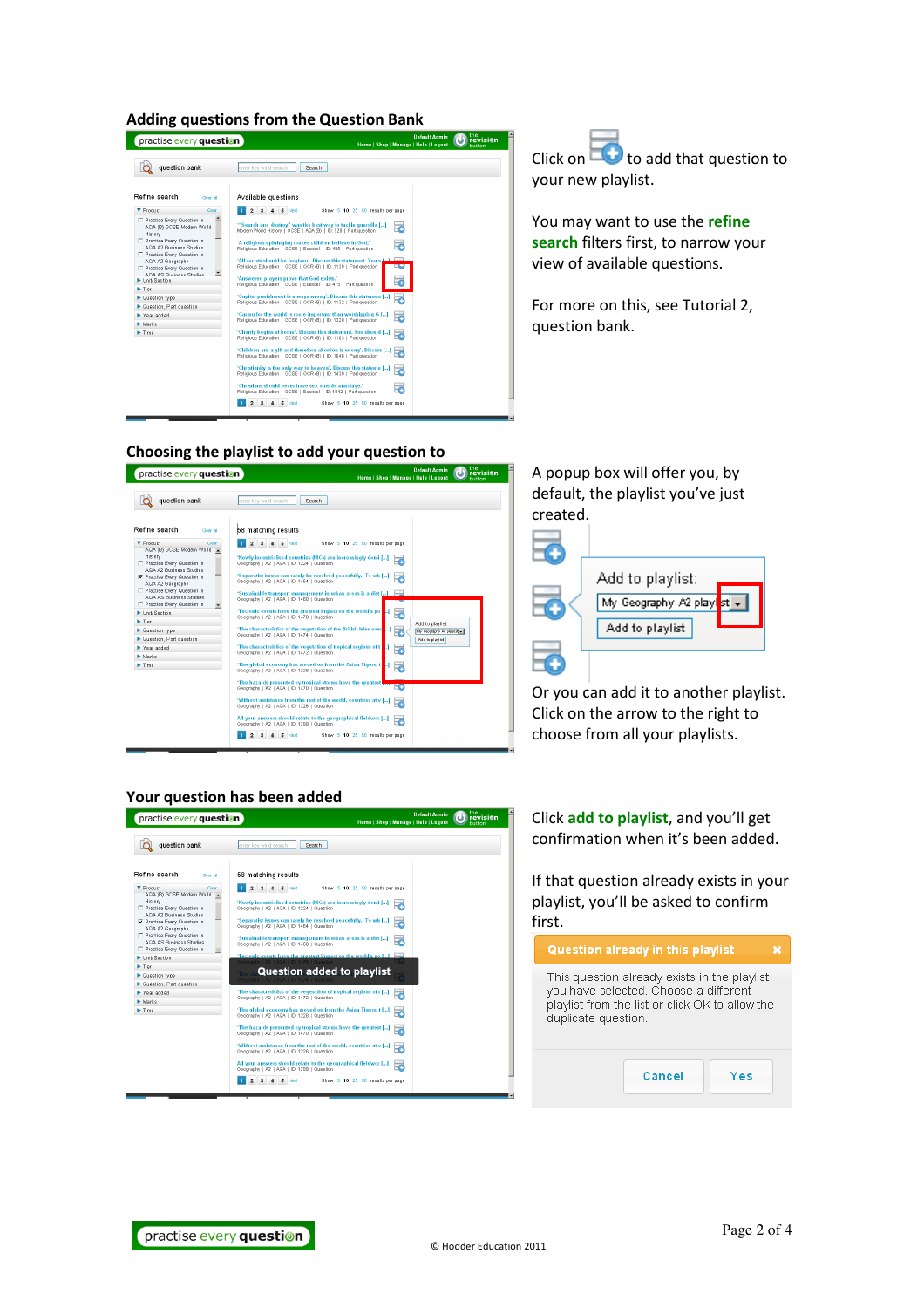#### Adding questions from the question screen



The same controls can be used to add a question to your playlist straight from the question screen.

A popup box will offer you, by default, the playlist you've just created. Or you can add it to another playlist.

## Reviewing your playlist



Now that you've added questions to your playlist, when you return to the playlist tab you'll see the total time allocated for all of those questions.

If you need to delete a question from your playlist, use the delete link. You can also drag and drop the questions to reorder.

Click Back to playlists to see other playlists.

All changes are saved automatically.

On this screen, you can play, edit, delete or print your own playlists.

Edit Delete Print Play

For authored playlists you are able to 'copy and edit', allowing you to alter pre-saved playlists.

Play Copy and Edit Print

## Managing playlists